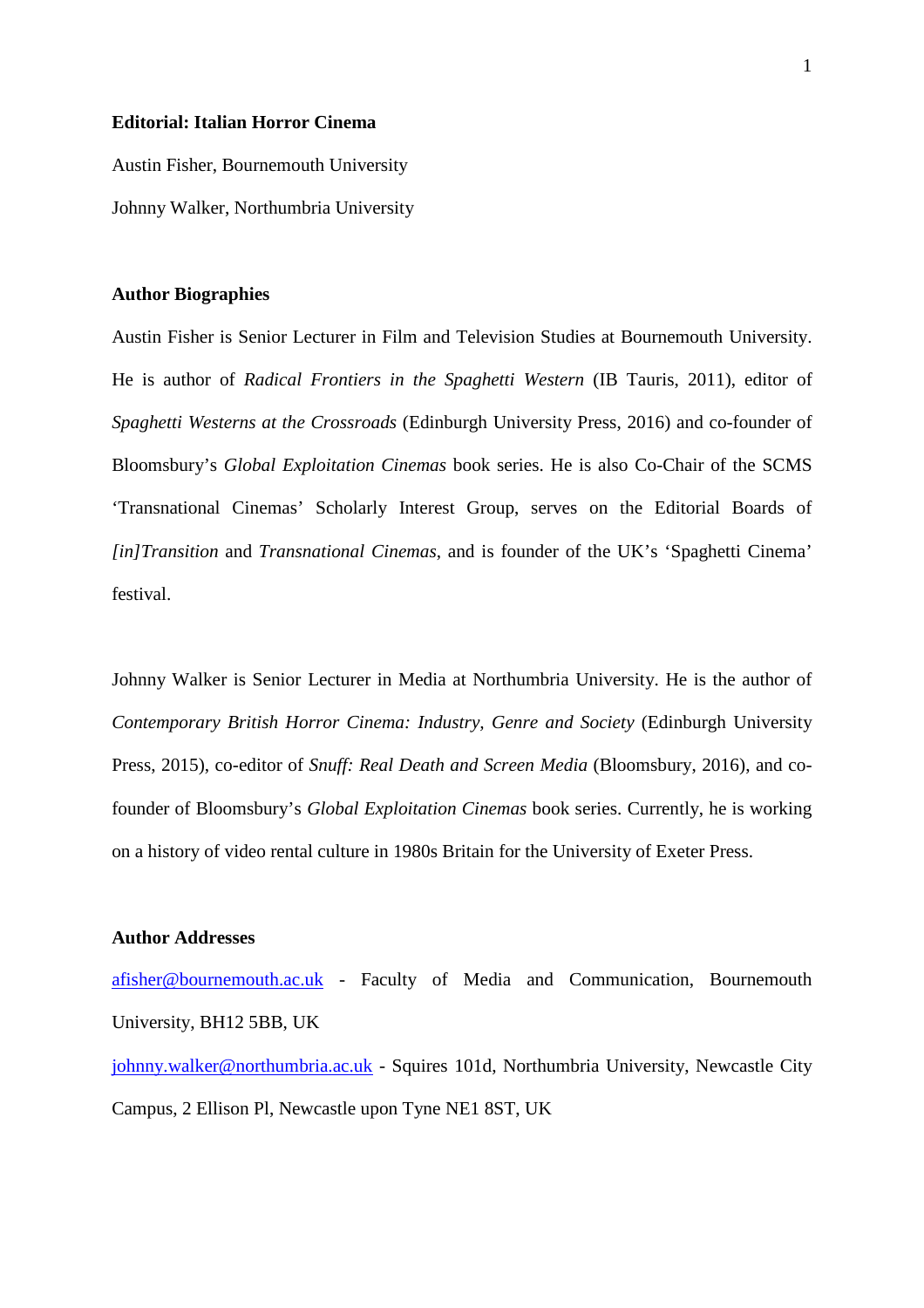Since its inception in 2013, the *Journal of Italian Cinema and Media Studies* has been a valuable outlet for research that seeks to complicate 'national' orientations of Italian film history. Its inaugural edition was framed by the Editor's mission statement to place Italian cinema 'within the realm of a post-national and trans-cultural debate […] transcending geoethnic land and sea borders and moving away from merely celebratory local cinematic experiences' (Laviosa 2013: 4). This has provided a much-needed corrective to a tendency in Italian film studies diagnosed and lamented by Alan O'Leary and Catherine O'Rawe in their oft-cited polemic from 2011:

Italian cinema has been perceived (or asserted) to be a key site for the elaboration of Italian nationhood and identity. The privileging of cinema's allotted role of 'mirror' of the nation has led to a downgrading of popular genres and a kind of nationalistic cinema history in the scholarship (O'Leary and O'Rawe 2011: 109).

It would of course be absurd to claim that concepts of nationhood have since been – or should be – discarded from this discipline. Rather, *JICMS*'s mandate points to an increased focus on the innate instability of the national referent, allowing 'transnational' methodologies to aid understanding of the complexities at work within particular national, local or sub-cultural contexts.

There are, however, areas of Italian film history that have long been studied for how they complicate national paradigms: notably, those surrounding the very 'popular genres' identified by O'Leary and O'Rawe as having been neglected by nationalistic scholarly tendencies. Nowhere is this more evident than in scholarship surrounding the country's wide array of horror films from the 1950s onwards. It is common practice to examine in these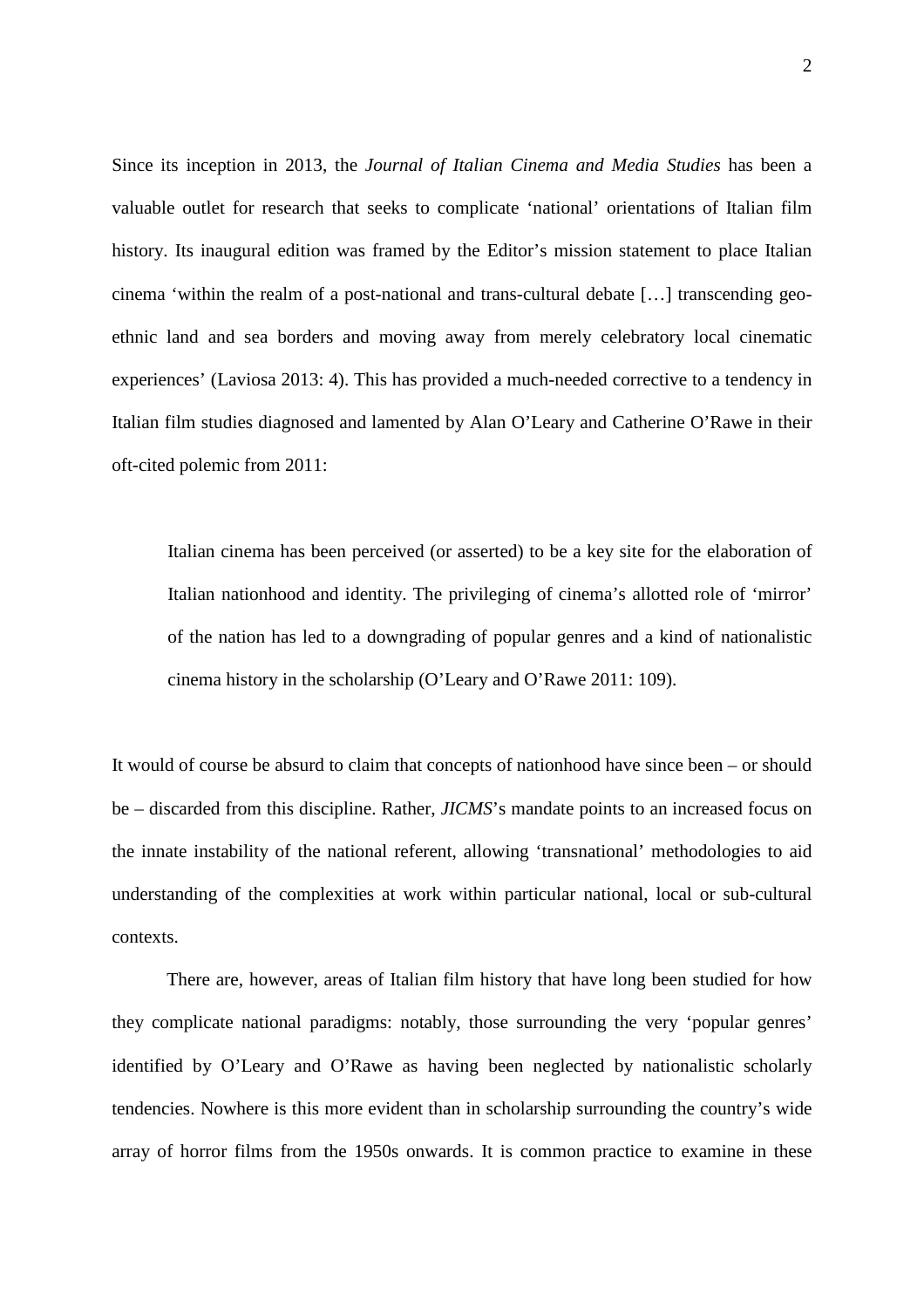films and their various cycles a tension between a culturally specific register pertaining to 'Italian' outlooks on the one hand, and cosmopolitan, transnational or 'translocal' flows of influence on the other. Work by Gary Needham (2003), Mikel J. Koven (2006), and Stefano Baschiera and Francesco Di Chiara (2010), for example, emphasises the tensions between parochialism and cosmopolitanism, tradition and modernity, and the national and the transnational that are to be found running through Italian horror's preoccupation with travel, tourism and foreignness. Initially spanning a period of traumatic socio-political upheaval, an ever-increasing importation of American fashions and styles, and lucrative international coproduction models, Italian cinema's various vampires, witches, zombies, cannibals and serial killers can be seen to document the complexities of cultural moments finely perched between the local and the global.

A special issue of *JICMS* dedicated to 'Italian Horror Cinema' therefore seems apt on two counts: first, such films have yet to be analysed in the pages of this journal; and, second, Anglophone study of Italian horror cinema has seemingly been limited to a mere handful of methodological approaches. It has been rare for Italian horror cinema to be considered beyond the limiting parameters of cult discourse, often being written about in response to – or because of – the violent content of films and the run-ins that movies such as *Cannibal Holocaust* (Deodato, 1980) have had with film censors at various points in their distribution history. Therefore, in both fan culture and the academy (which are frequently connected), Italian horror films have been singled out for their alleged transgressions, and the challenges they arguably pose to various 'norms', 'whether these be aesthetic norms of commercial mainstream cinema filmmaking or broader social and ideological norms' (Hutchings 2003: 132). This has meant that issues of cultural specificity have been overlooked, due in part to a predominantly Anglo-centric outlook, which has often (but not always) prioritised the UK and US cult legacy of such films (see, for example, Guins 2005; Olney 2013), or the tendency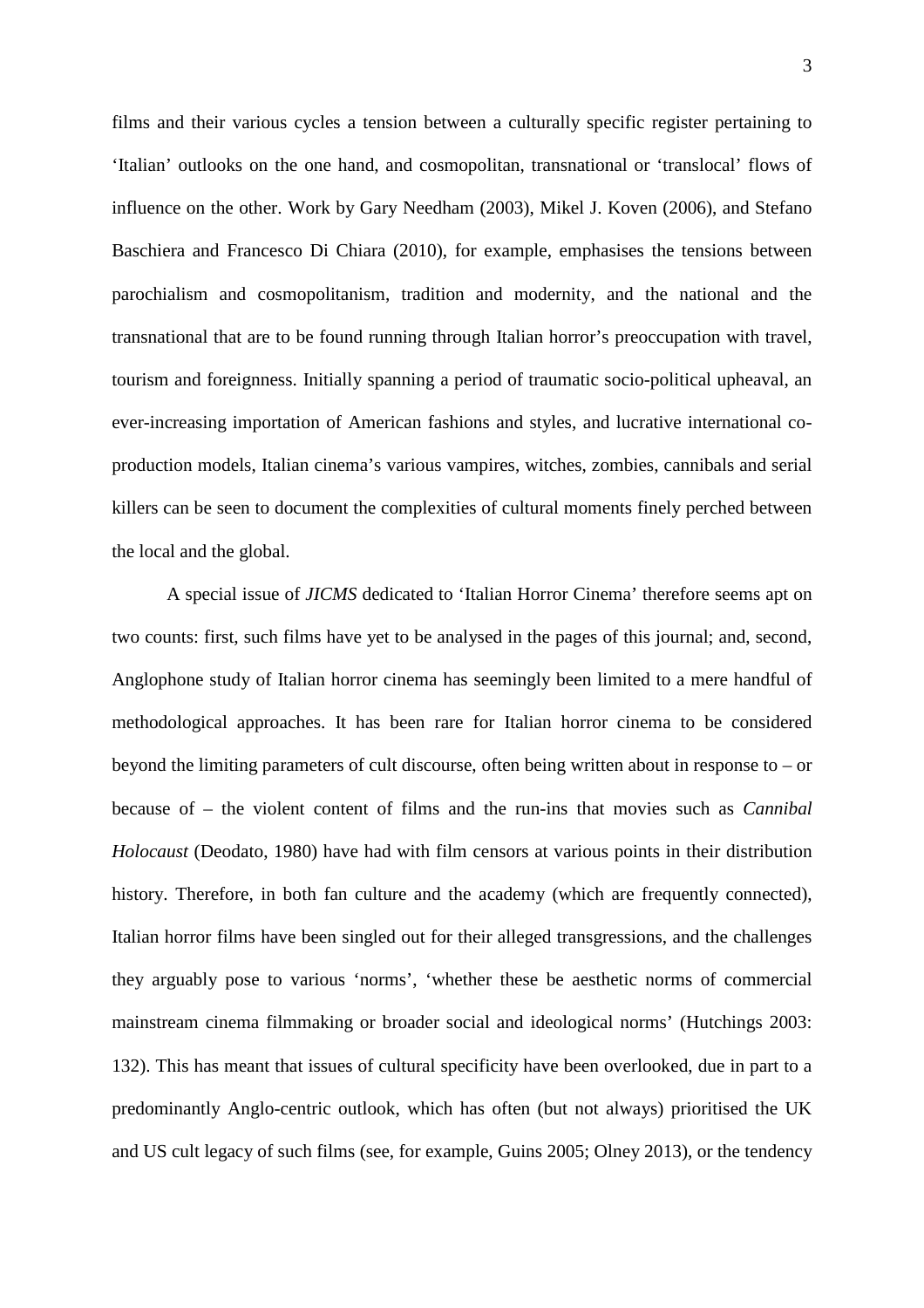for scholars to adopt ahistorical, continental theory-led, approaches to Italian horror movies (see, for example, McCormack 2004; Powell 2012). The field is, however, starting to change, and the study of Italian horror cinema is now clearly emerging as a key area of culturalhistorical investigation in Italian film studies (see, for example, the forthcoming volume *Italian Horror Cinema*, edited by Stefano Baschiera and Russ Hunter (2016)). This special issue seeks to engage with this developing trend, as an outlet for such trans-disciplinary research: sitting within the concerns of both Film Studies and Italian Studies, while embracing the exigencies of historically-informed nuance.

The idea for this special issue arose from the second *Spaghetti Cinema* conference and festival at the University of Bedfordshire, which brought together diverse perspectives on the cultural-historical coordinates of Italian horror cinema. Encompassing the broad and porous cycles of gothic horror, *gialli*, zombie and cannibal films, this event considered antecedents to Italian horror films, studies of their political and historical contexts, their industrial histories and distribution patterns, and their on-going global legacies. Accordingly, this issue seeks to reconsider the heterogeneous strands of influence that feed into and out of such films, the contexts that birthed them, the scholarly discourse that has framed them, and their continued circulation in the digital world.

To begin, in '"I have a picture of the Monster!": *Il mostro di Frankenstein* and the search for Italian horror cinema', Russ Hunter embarks on an archival reappraisal of Italian horror cinema's pre-history, which is commonly seen to begin with *I vampiri*/*Lust of the Vampire* (Freda, 1957). Drawing on existing accounts and archival research, he seeks to establish the place of the lost film *Il mostro di Frankenstein* (Testa, 1921) within 'horror film' discourse, in spite of it having been made in a period before 'horror' was used to denote a specific generic category. Hunter asks: does *Il mostro di Frankenstein* represent the starting point for 'Italian horror cinema' as we know it today?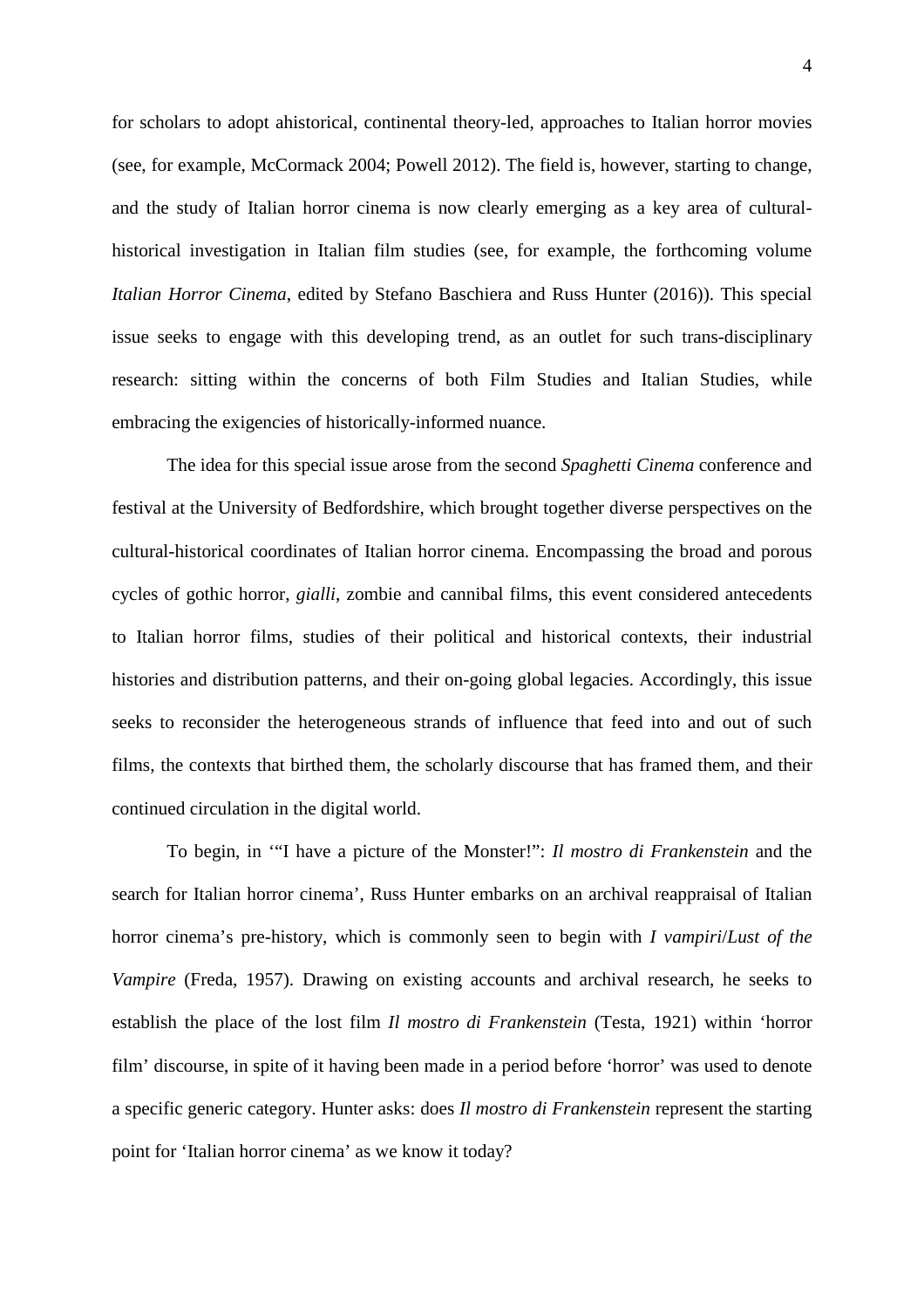Alexia Kannas' article 'All the colours of the dark: film genre and the Italian *giallo*' tackles the generic problems inherent in classifying the *giallo*. In bringing together a multitude of sources from academic criticism – from genre theory to work on the notion of *filone* – and a number of key case studies – from *Sei donne per l'assassino* / *Blood and Black Lace* (Bava, 1964) to *L'étrange couleur des larmes de ton corps* / *The Strange Colour of Your Body's Tears* (Cattet and Forzani, 2013) *–* Kannas strives to make sense of the *giallo*'s near resistance to coherence and unity.

With 'A Comparative Analysis of the Factors Driving Film Cycles: Italian and American Zombie Film Production, 1978-82', Todd Platts explores what he identifies as the key factors involved in the development (or, indeed, non-development) of film cycles, in relation to the seminal American horror film, *Dawn of the Dead* (Romero, 1978), which was re-cut for the Italian market by horror maestro Dario Argento. Drawing on issues relating to the film's commercial success, the socio-political events and broader social currents it engages with, the influence of supporting cultural phenomena, and, lastly, industrial compatibility, Platts considers why it was that Romero's film initiated a cycle of popular zombie films in Italy, but not in its native North America. While both Platts' and Kannas' approaches are applied to particular cinematic moments, together, they offer more widely applicable analytical models for future film cycle scholarship.

Lindsay Hallam's '"Why are there always three?": The Gothic Occult in Dario Argento's Three Mothers Trilogy' then examines how Argento's trilogy goes beyond Christian iconography to adopt occult and Western Esoteric beliefs. The article examines how these films transcend their apparent flaws (in terms of narrative and characterisation) by imbuing their *mise-en-scène* with layers of iconographic meaning, which belong to a long tradition of art forms that have investigated the allure of the occult.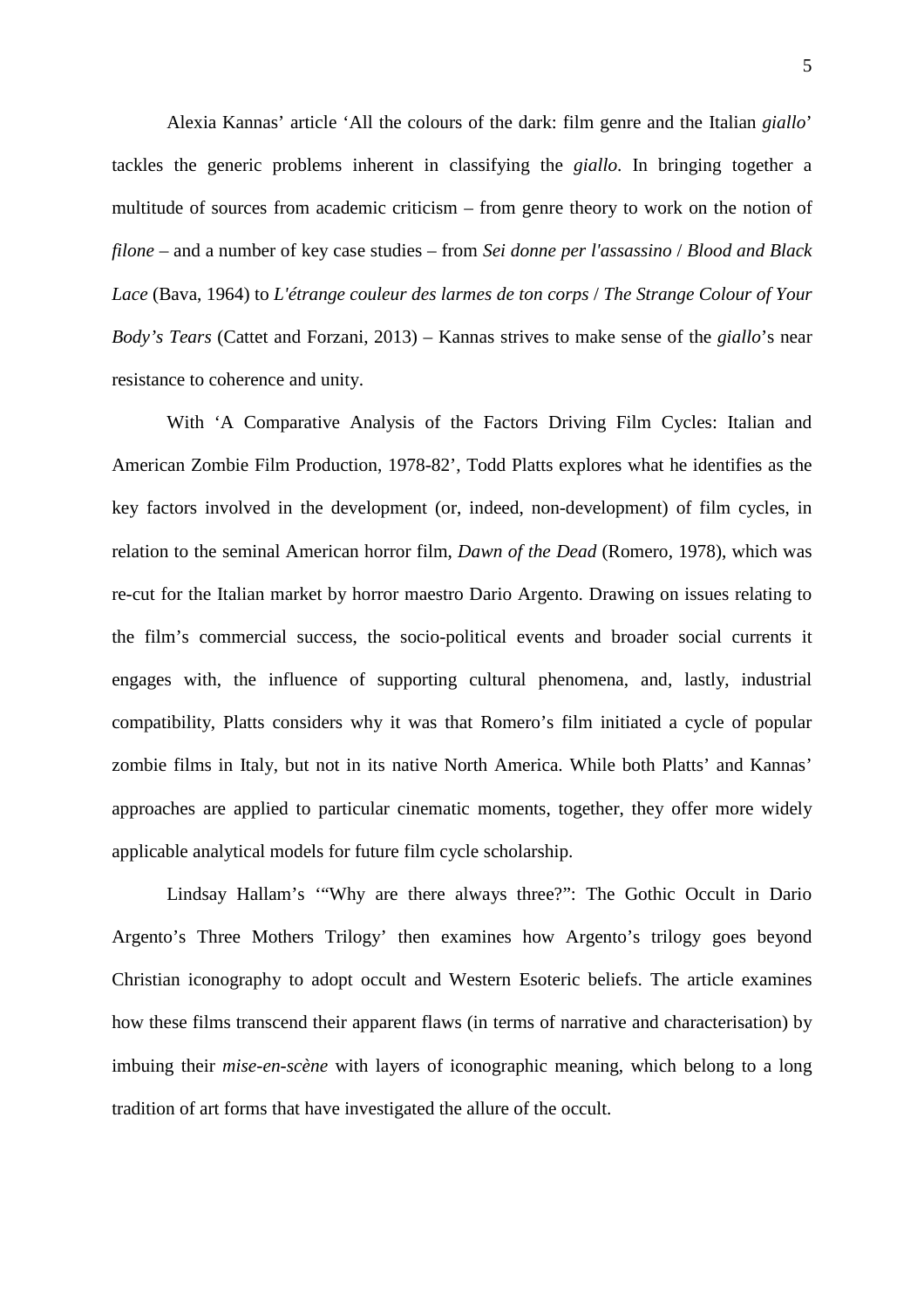Continuing the focus on Argento, Xavier Aldana Reyes's article 'The Cultural Capital of the Gothic Horror Adaptation: The Case of Dario Argento's *The Phantom of the Opera*  and *Dracula 3D*' assesses the director's films since the 1990s: a period commonly thought to signify a decline in his output. Aldana-Reyes proposes that Argento's gothic adaptations, *Il fantasma dell'opera* / *The Phantom of the Opera* (1998) and *Dracula 3D* (2012), reveal a tension between what he perceives to be, on the one hand, Argento's desire to be regarded as a credible auteur (thus his choosing to adapt 'high' gothic novels), and, on the other, his legacy as a ('low') horror filmmaker.

Stefano Baschiera then brings things even more up to date in his article, 'Streaming Italian horror cinema in the UK: Lovefilm Instant', which examines the presence of Italian horror movies on video-streaming websites. Through close scrutiny of the genre's presence on such websites, Baschiera argues that the ways in which such films are catalogued have shaped understandings of the genre in relation to notions of 'long tail' distribution and the importance of 'niche' marketing for the online availability of exploitation films.

This issue then offers a new interview with acclaimed Italian filmmaker Sergio Martino, conducted by Giulio Olesen ("An Interview with Sergio Martino: An American in Rome"), as well as two reports of conferences dedicated explicitly to Italian horror cinema in recent years (which are themselves testament to a growing field of interest): the first, by Neil Fox, of the aforementioned 'Spaghetti Cinema' event; and the second, by Louis Bayman, of '*The Strange Vice of Mrs. Wardh* and the *Giallo*: an International Film Conference' at the Austrian Historical Institute in Rome.

## **References**

Argento, Dario (1998), *Il fantasma dell'opera* / *The Phantom of the Opera*, Italy: Medusa Produzione.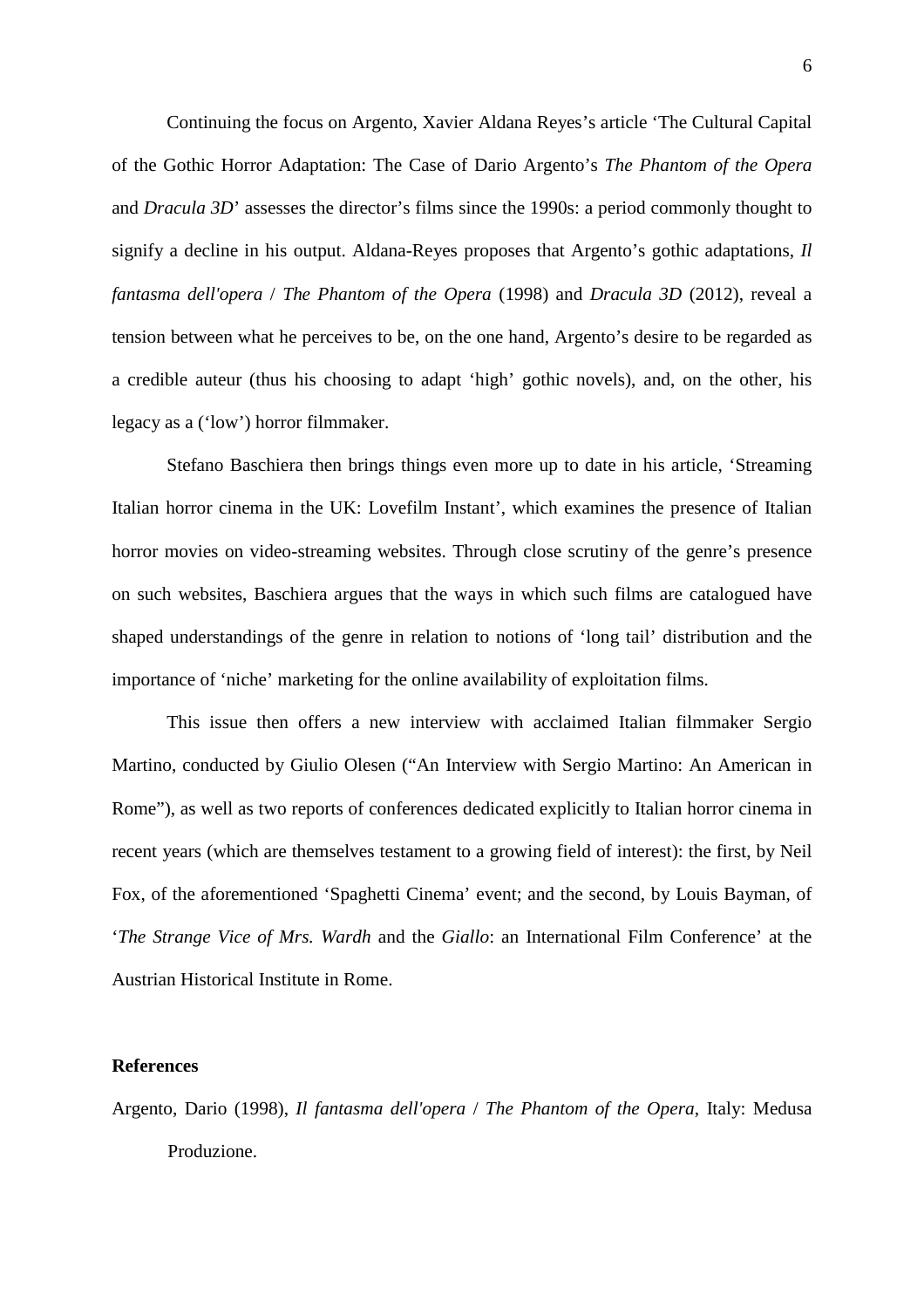- Argento, Dario (2012), *Dracula 3D*, Italy, France and Spain: Enrique Cerezo Producciones Cinematográficas S. A. and Les Films de l'Astre.
- Baschiera, Stefano and Francesco Di Chiara (2010), 'A postcard from the Grindhouse: Exotic Landscapes and Italian Holidays in Lucio Fulci's *Zombie* and Sergio Martino's *Torso*', in Robert G. Weiner and John Cline (eds), *Cinema Inferno: Celluloid Explosions from the Cultural Margins*, Plymouth: Scarecrow Press, pp. 101–123.
- Bava, Mario (1964), *Sei donne per l'assassino* / *Blood and Black Lace*, Italy, France and Monaco: Emmepi Cinematografica.
- Cattet, Helene and Bruno Forzani (2013), *L'étrange couleur des larmes de ton corps/The Strange Colour of Your Body's Tears*, Belgium, France: Anonymes Films, Tobina Film.
- Deodato, Ruggero (1980), *Cannibal Holocaust*, Italy: F.D. Cinematografica.
- Freda, Riccardo (1957), *I vampiri*/*Lust of the Vampire*, Italy: Titanus and Athena Cinematografica.
- Guins, R. (2005) 'Blood and Black Gloves on Shiny Discs: New Media, Old Tastes, and the Remediation of Italian Horror Films in the United States', in Steven J. Schneider and Tony Williams (eds), *Horror International*, Detroit: Wayne State University Press, pp. 15-32.
- Hutchings, Peter (2003), 'The Argento Effect', in Mark Jancovich, Antonio Lázaro Reboll, Julian Stringer and Andy Willis (eds), *Defining Cult Movies: The Cultural Politics of Oppositional Taste*, Manchester: Manchester University Press, pp. 127–141.
- Hunter, Russ and Stefano Baschiera (2016) (eds), *Italian Horror Cinema*, Edinburgh: Edinburgh University Press.